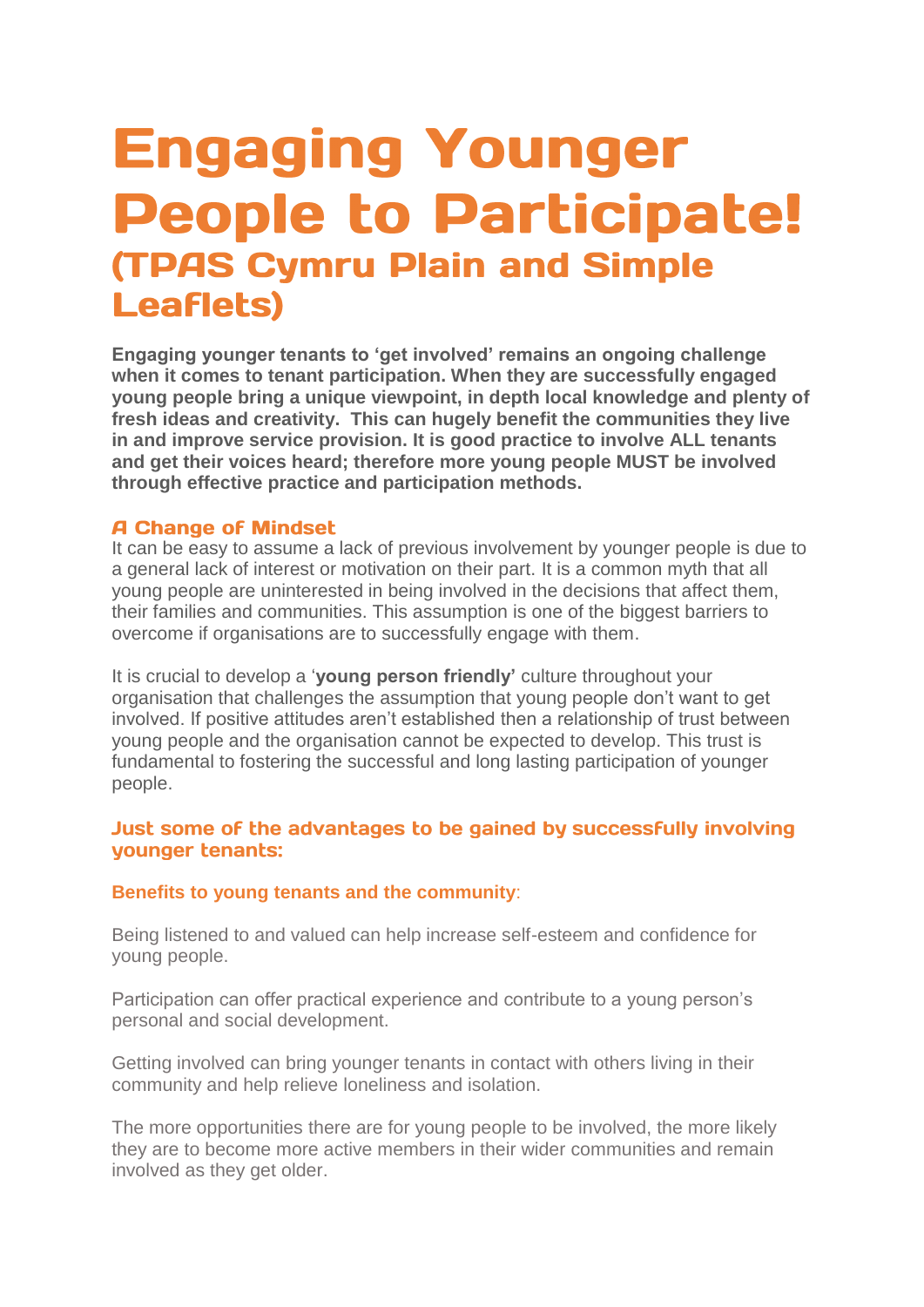Involving young people can challenge the stereotypes that a community might have about them, foster better relationships and contribute to community cohesion.

#### **Benefits to landlords:**

Young people have a unique perspective on the services they receive. By listening to what they have to say, the way in which services are delivered and developed can be changed and improved.

Developing an effective relationship of trust with young tenants will benefit the organisation for years to come. They are the tenants and community members of the future after all and may continue to be involved in positive ways at a later age.

Effective engagement of younger tenants can contribute to decreased complaints of anti-social behaviour.

**Removing barriers.** We can't expect young people to get involved if we don't remove the 'barriers' that will affect their ability or willingness to participate. It is good practice to assess your current Tenant Participation services as well as new services in development to highlight and identify potential barriers that will make it more difficult for younger tenants to be involved. This could include unsuitable timings and venues, literature/information being conveyed in an unsuitable way and/or a lack of flexible options and ways for them to participate.

**Use social media effectively.** The majority of young people have social media and use it every day. Many young people are uncomfortable dealing with staff in person or over the phone and social media removes that barrier. Research has shown young people engage more with pictures, videos and short posts so it's worth thinking about how information could be displayed differently. **Helpful fact:** *More young people use Facebook than Twitter.*

**What's the reward?!** Young people are more likely to get involved if they can see the immediate benefit. They need to see **'what's in it for me?'** and may not see the long term rewards that older tenants recognise from being involved. Therefore, it should be made clear what they will get out of participating, whether it's a reward incentive of a voucher or the chance to gain a new skill/experience to add to their CV. There are plenty of ways to **'hook'** them in so be creative!

**Work with others!** Identify where existing groups and activities exist and link with other organisations that are already engaging with young people well. They may already be doing something with younger people that you can support and /or get involved with. Make the most of the tenants, community members and organisations you have already engaged well with as they can be a key tool to help you '**spread the word!'**

**Flexibility!** It needs to be easy for young people to be involved. Being flexible with timings and venues to accommodate the needs of young people is often not enough. You should take activities to them and provide opportunities for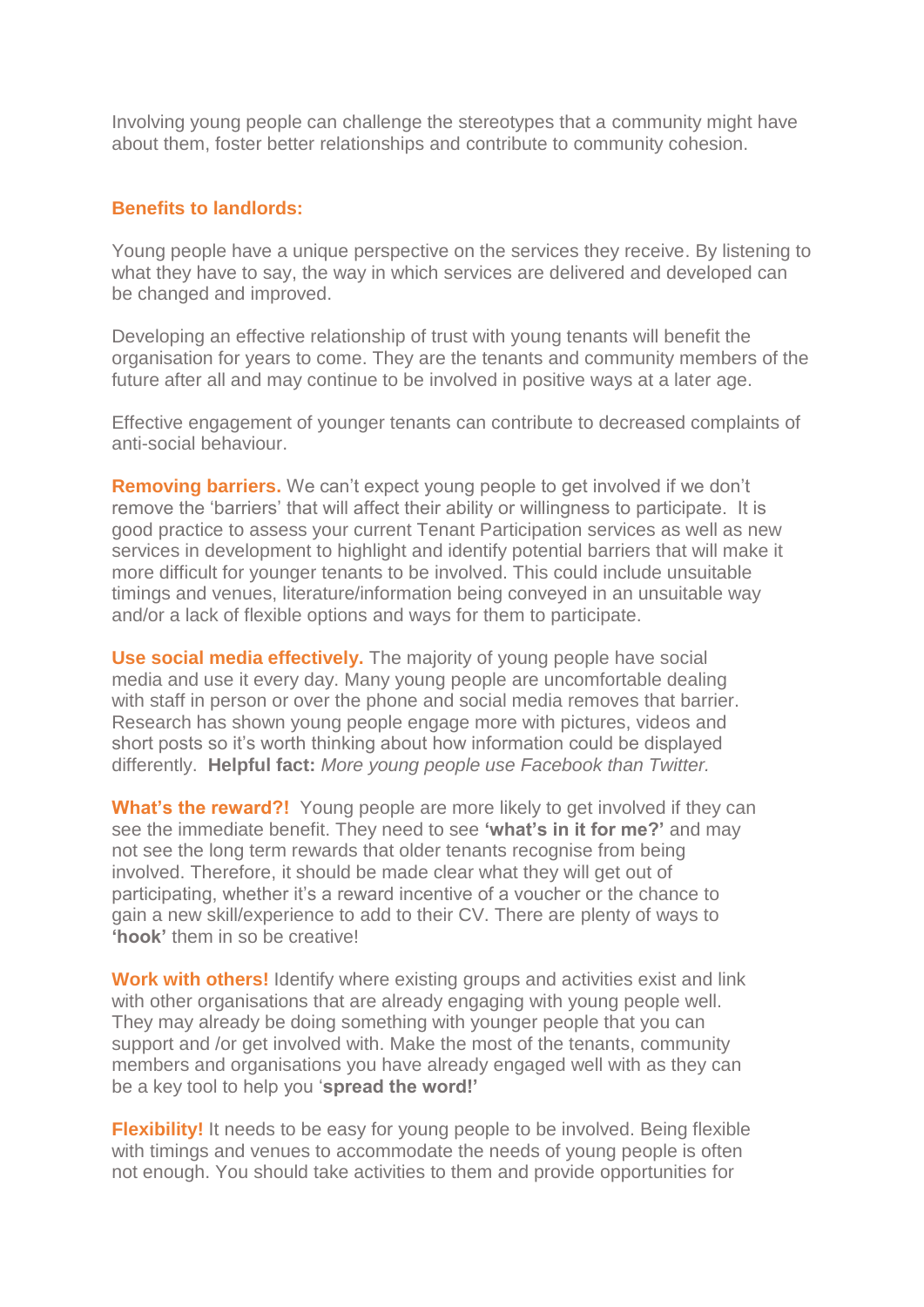them to be involved as little or as often as they want to. It is also important that participation doesn't become a condition of access to youth services and fun activities.

**Feedback!** Giving feedback is essential for the continued involvement of young people. It shows the difference that they have made by participating and consequently makes the participation more meaningful and helps them gain a sense of pride. **Note:** It is also important to let young people know if changes can't be made and why.

**Keep it fun!** They won't come back if it's not fun so be creative in the methods you use. Using Informal methods is likely to be more engaging and enjoyable than more 'traditional' methods. However this doesn't mean young people can't be involved in 'traditional' methods of participation if these are planned correctly.

## **Case Studies**

Ty Cyfle is a unique transition housing project aimed at addressing the issue of failing tenancies of young people and the cycle of youth homelessness. Ty Cyfle has become well known in the Welsh housing sector as example of effectively engaging with young people to achieve excellent outcomes. The project showed understanding of participation as a process, especially when working with young people and, in this case, young people with chaotic lifestyles and complex needs.

The project staff successfully worked in partnership with Afon Youth Forum (a diverse group of young people who have first-hand experience of the problems they hoped to solve). Time and effort was put into building trust and developing strong relationships with the young people they were working with. They wanted the agenda to be based on what the young people wanted.

This was evident throughout the entire project, the young people were involved in every step of the development, including working in collaboration with the professional designers on decisions on the layout, fixtures and fittings and decor. Previously unemployed people even worked on the building of the site.

They completed an accredited employability qualification 'trade that works' which contributed to 40% going into employment. The project was a huge success, achieving impressive outcomes, including 100% tenancy sustainability within the first year, with no rent or ASB issues. This was compared to previous figures of 61% of housing placements for young people breaking down.

## Need assistance developing your Young Persons' Participation **Strategy?**

TPAS Cymru is developing a comprehensive package to support the development of your participation including assessment of current practice, information, training and monitoring.